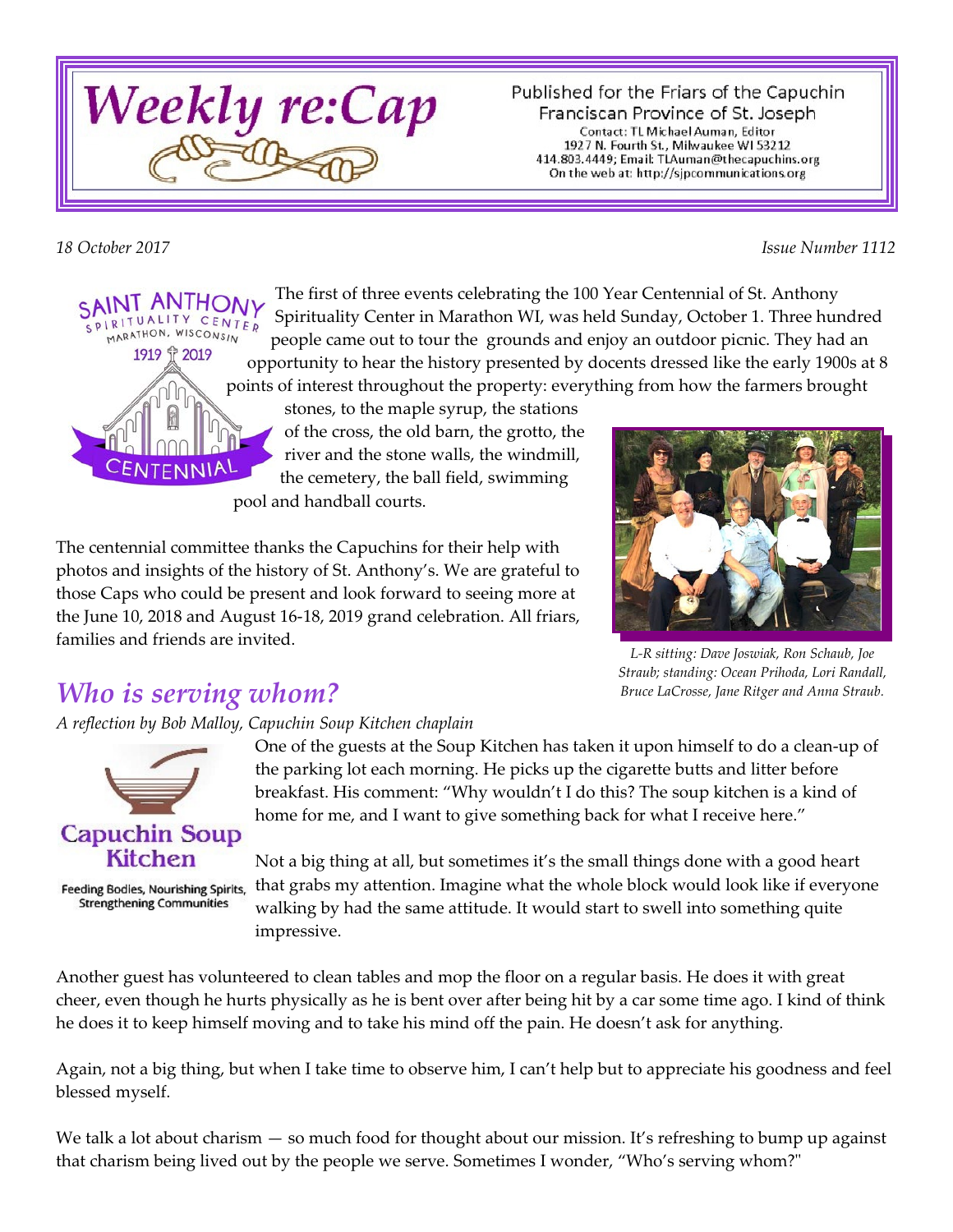

The Capuchin Soup Kitchen (CSK) got its official start during the Great Depression of 1929, a period of devastating national poverty that caused the poor of this Detroit community to knock on the monastery's back door asking for bread. "They are hungry; get them some soup and sandwiches," Solanus Casey was known to say to the friars. In time the lines grew to more than 2,000 people waiting for their single meal of the day. The friars knew they had to do more.

In response to the time's overwhelming social needs, the friars turned to the men and women of the Secular Franciscans and joined together with them to collect food from farms, make soup, bake bread and serve meals in the hall next to the monastery. From these beginnings grew the Capuchin Soup Kitchen of today.

#### *More than meals...*

The Capuchin Soup Kitchen is widely known for providing hot, healthy meals to thousands of Detroiters. CSK also serves in a number of other ways: Jefferson House provides residential treatment for indigent males seeking to reclaim their lives from addictions; the staff at "On the Rise" bakery and café are men recently released from prison who have completed a substance abuse treatment program; CSK's Earthworks Urban



Farm is a 2.5 acre certified organic farm, striving to restore our connection to the environment and community; The Capuchin Service Center serves as the distribution site for emergency food and clothing; and the Rosa Parks Children and Youth Program seeks to stretch the minds of young people, and explore with them alternatives to violence.



*"Transforming the world through reverence"*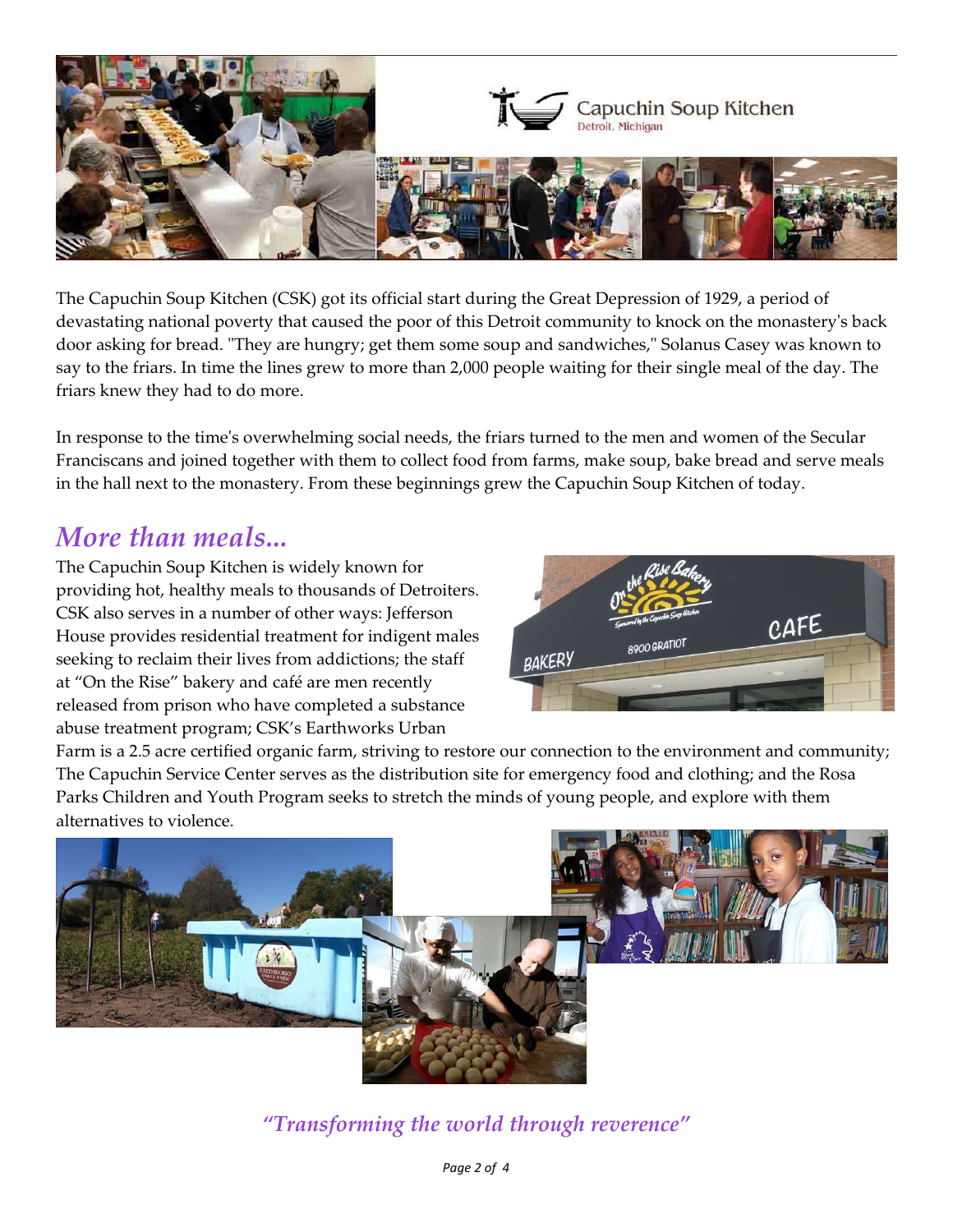

# *SOCK Dinner benefits Capuchin Soup Kitchen*

Once billed as the "Men's Only" Baseball dinner, SOCK first originated in the early summer of 1942. More than one hundred men showed up for the dinner which was held in the old Soup Kitchen building on Mt. Elliott Street. Each attendee paid five dollars and listened to Connie Mack talk baseball for over two hours. Over the years such notables as Ted Williams, Casey Stengel, Joe Garagiola, Mickey Mantle and Satchel Paige came to the event to talk baseball.

Formally named SOCK (Support Our Capuchin Kitchen) in 1973, the event grew to become one of the most successful fund raising events in Michigan. It has been listed in Crain's Detroit Business as one of Detroit's top grossing fund raisers.

The evening now includes a cocktail reception, dinner and entertainment. A new tradition was established with the addition of a reception following the SOCK dinner, the *Afterglow.*

Even though the format has changed, one thing has remained the same: to assist those less fortunate in the community. Metro Detroiters are still dedicated to attending and supporting this annual Soup Kitchen event. Jerry Johnson, executive director, is hoping to see new faces at this year's event.

John C. Carter, president, Michigan Middle Market of JP Morgan Chase & Co., serves as the 2017 chairperson for the Capuchin Soup Kitchen's 45<sup>th</sup> SOCK dinner. Carter has served for over 35 years as manager or executive-in-charge of various lending and corporate banking groups which provide operating and capital raising services/products to corporate clients. He serves on various internal bank committees and has involvement in several outside organizations, as either member or director.



*John C. Carter*

This year's event will be held on 27 October in the Grand Riverview Ballroom of the Cobo Center in downtown Detroit.

## *Pope calls for absolute end to death penalty*



human dignity and is inhumane.

The death penalty, no matter how it is carried out, is, in itself, contrary to the Gospel. This is the declaration that the pope made on 11 October, marking the 25<sup>th</sup> anniversary of the *Catechism of the Catholic Church*.

Addressing participants at an encounter to mark the anniversary of the catechism, Francis said that the catechism needs to be even more explicitly against capital punishment, saying that it heavily wounds

During the ceremony, the pope repeated his insistence that capital punishment is "inadmissible" under any circumstance. He said that the death penalty violates the Gospel and amounts to the voluntary killing of a human life, which "is always sacred in the eyes of the Creator."

The catechism, issued a quarter century ago by John Paul II to give Catholics an easy, go-to guide for church teaching, *doesn't* exclude recourse to the death penalty.